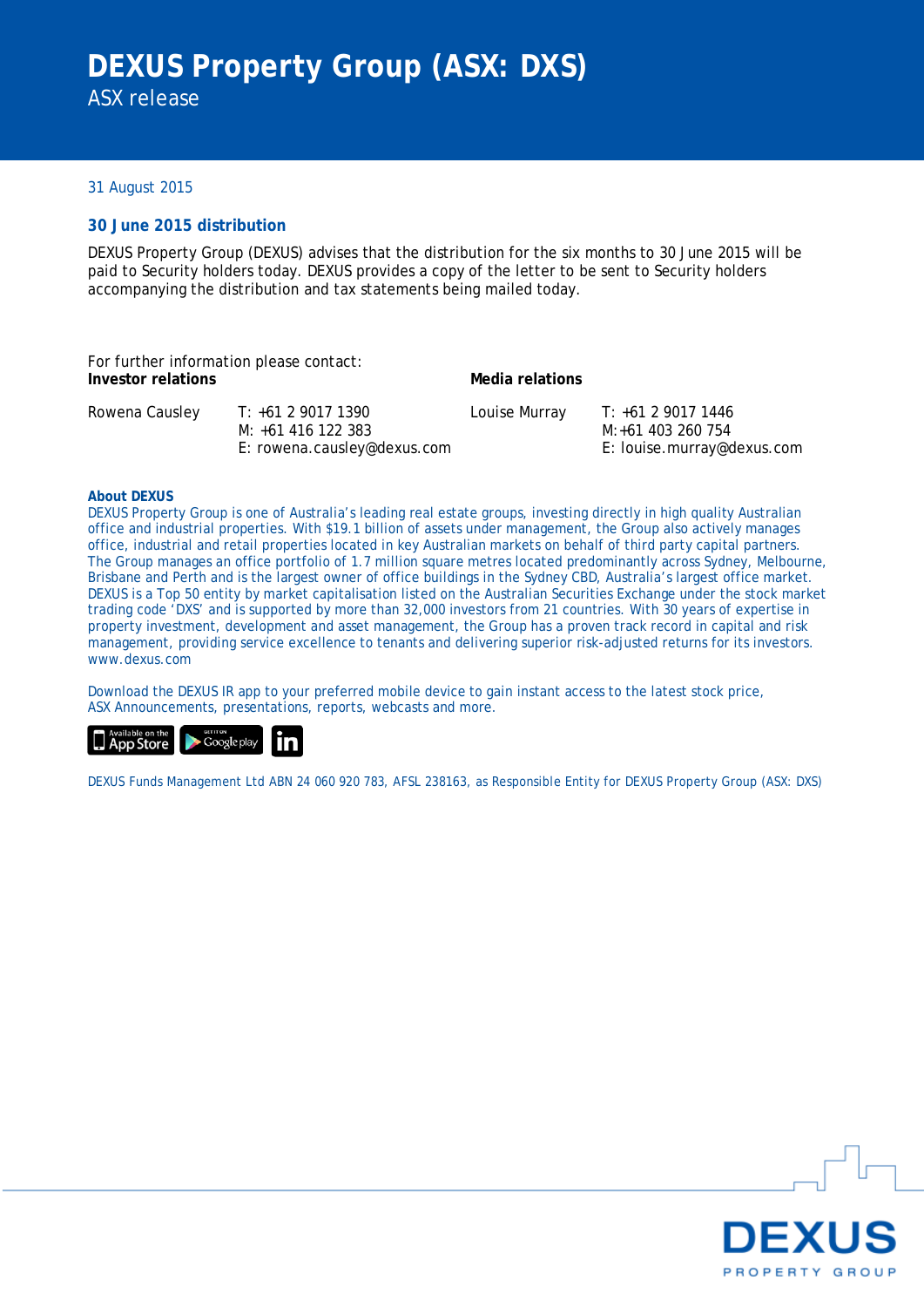

**DEXUS Funds Management Limited**

ABN: 24 060 920 783 AFSL: 238163

Australia Square Tower Level 25, 264 George Street Sydney NSW 2000 PO Box R1822 Royal Exchange NSW 1225 Tel: 02 9017 1100 Fax: 02 9017 1101

31 August 2015

Dear Security holder

In 2015, DEXUS Property Group (DEXUS) delivered strong results across key business areas ensuring that it is well-positioned to continue to create value for investors.

Details relating to the achievements during the year can be found in the enclosed 2015 Annual Review and 2015 Annual Report, and are also available at www.dexus.com/annualreview2015

Please also find enclosed:

- Your distribution statement for the six months ended 30 June 2015
- Your taxation statement for the year ended 30 June 2015

### **Distribution payment**

DEXUS achieved Funds from Operations (FFO) of \$544.5 million or 59.5 cents per security, up 9.3% from FY14, delivering a distribution of 41.04 cents per security for the 12 months ended 30 June 2015, also up 9.3% from FY14.

If you believe you have unpresented distribution income or cheques, please contact the DEXUS Infoline on +61 1800 819 675.

#### **Annual tax statement**

Please retain your annual tax statement for your records. It contains important information to assist you in the completion of your taxation return.

#### **Determining the value of your DEXUS holding**

The value of your security holding at 30 June 2015 is provided on your distribution statement. Current price information is available on DEXUS's website at www.dexus.com/price and is published daily in major Australian metropolitan newspapers.

#### **Changing your details**

You can access your security holding information online to update your personal details via DEXUS's investor login facility at www.dexus.com/update. Communication method election, email address notifications, Tax File Number and Australian Business Number notifications can also be updated in this facility. You will require your Holder Identification Number (HIN) or Security Holder Reference Number (SRN) to access your security holding.

Forms are available for details that cannot be updated directly in this facility. Download them by clicking on the Forms menu item when you are logged into your security holding or from the Link Market Services website at linkmarketservices.com.au. Alternatively you can contact the DEXUS Infoline on +61 1800 819 675 or email registrars@linkmarketservices.com.au